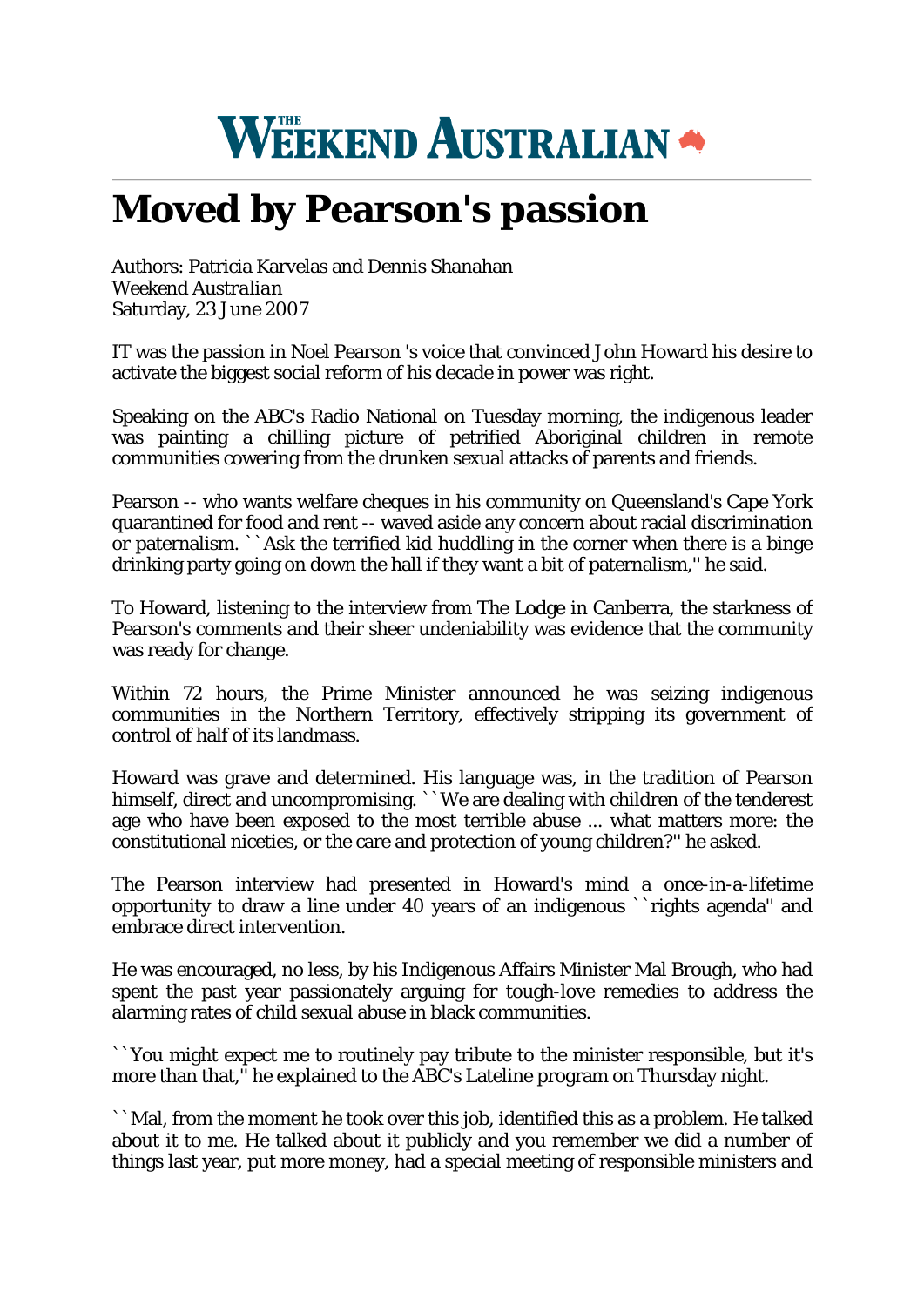there's no doubt that Mal's urgings led to the establishment of the report that we've responded to. He has felt this very deeply.''

The night before Pearson appeared on Fran Kelly's breakfast program to defend his own welfare policy proposed for his Cape York communities, cabinet had met in Canberra to discuss the commonwealth's response to the shocking disclosures in the Little Children are Sacred report released a week earlier in the Northern Territory, which outlined the extent of abuse of children.

According to one cabinet minister, Brough was boiling at the Territory Government's business-as-usual approach. He told the meeting that the Government had shown no leadership or ability to act and it was now up to the commonwealth to seize the moment.

After the cabinet meeting, Howard and Brough called for the secretary of the Department of Prime Minister and Cabinet, Peter Shergold, and the head of the Indigenous Affairs Department, Jeff Harmer.

It took little time for the foursome to conclude it was time to create a blueprint for intervention staggering in its scale -- a commonwealth takeover of half the Northern Territory. Howard insists his reasons for acting are genuine. But politically, the plan also held scant danger for the Government because Kevin Rudd would have had little choice but to support efforts to stamp out child sexual abuse even as they extinguished the Aboriginal self-determination held dearly by the Left of his party.

The four-man group agreed to establish a small team from PM&C and Indigenous Affairs to draw up a plan. The team was told: go for it. Do what you have to do to fix this.

The usual cumbersome departmental policy approach was dumped in search of a fast and radical plan. And within 72 hours of the Monday cabinet meeting the Government unveiled Australia's boldest Aboriginal policy in 40 years.

Brough was relieved. Only months earlier, the former army officer had turned to his wife and declared himself a failure. A year after reaching agreements with states to boost police numbers in indigenous communities, there had been little improvement.

``I have felt in the last couple of months enormous despondency and felt that I had failed,'' Brough told The Weekend Australian. ``I said to my wife, `I am the one bloke who is supposed to have the most influence and capacity in this country over these issues and with my best endeavours I am not making an impression. I'm just not getting anywhere'.''

Brough says the most powerful argument for change came in a letter sent to him by a 21-year-old woman about the violence around her in the Alice Springs town camps. ``She escaped from a community because she said she was afraid of being stabbed to death every night in the town camps,'' Brough says.

``She doesn't live there anymore -- she got out because she was having a baby and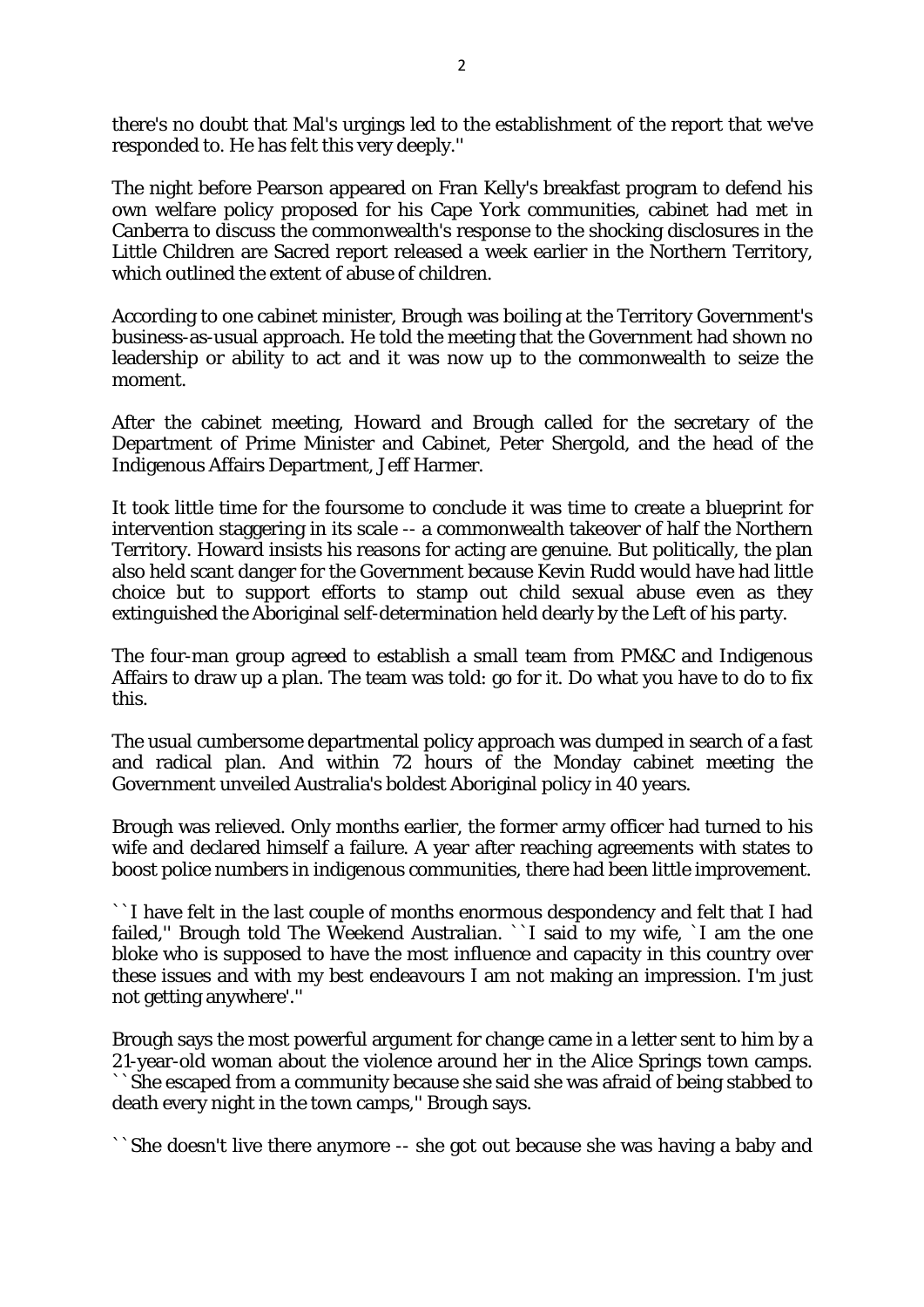she said that if she stayed there when her baby was born her baby would die.

``She said in her letter, `I have seen rape, I have seen suicide and I have seen petrol sniffing and I'm 21 and I shouldn't have to'. That ... has never left me,'' he says.

When the latest report on the NT crisis emerged last week, Brough knew it was his big chance. He was sure that the Territory Government's response to the report would be inadequate.

His office obtained the report online and he set to work to convince the Prime Minister that his radical ideas would work.

Howard immediately agreed that grog had to be outlawed and charged Brough with coming up with the bigger plan. Brough admits that a few years ago such a radical approach would not have been possible.

In the past, Howard, Shergold and Health Minister Tony Abbott had all been working on an intellectual framework for change. This time the power and the politics were right because Brough had worked on making child sexual abuse the key issue.

As Noel Pearson argues in today's The Weekend Australian: ``Child protection is not like poverty or educational under-achievement or general socio-economic disadvantage.

``Time and deliberation can be taken when considering and devising solutions to these large structural problems. But what do you do when a child is being subjected to abuse this very day?''

Brough had devised the imagery of the tsunami, which he used in Thursday's press conference, to demonstrate the need for an immediate, massive response.

On Wednesday, the team of bureaucrats came back with recommendations for action.

There were some modifications, but not many. And a special cabinet meeting was called on Wednesday for Thursday morning. At Wednesday night's Parliamentary Ball there was a buzz -- it was clear that something big was happening -- but the Government kept tight, revealing little detail on the scope of the changes to be considered by cabinet.

On Thursday morning the plan was endorsed in what Howard would later describe as the most passionate and committed cabinet meeting that he had ever chaired.

A special joint party meeting was called.

After that, and just before question time, Howard walked into the Blue Room, the same room where Pearson had held his own press conference only 72 hours earlier.